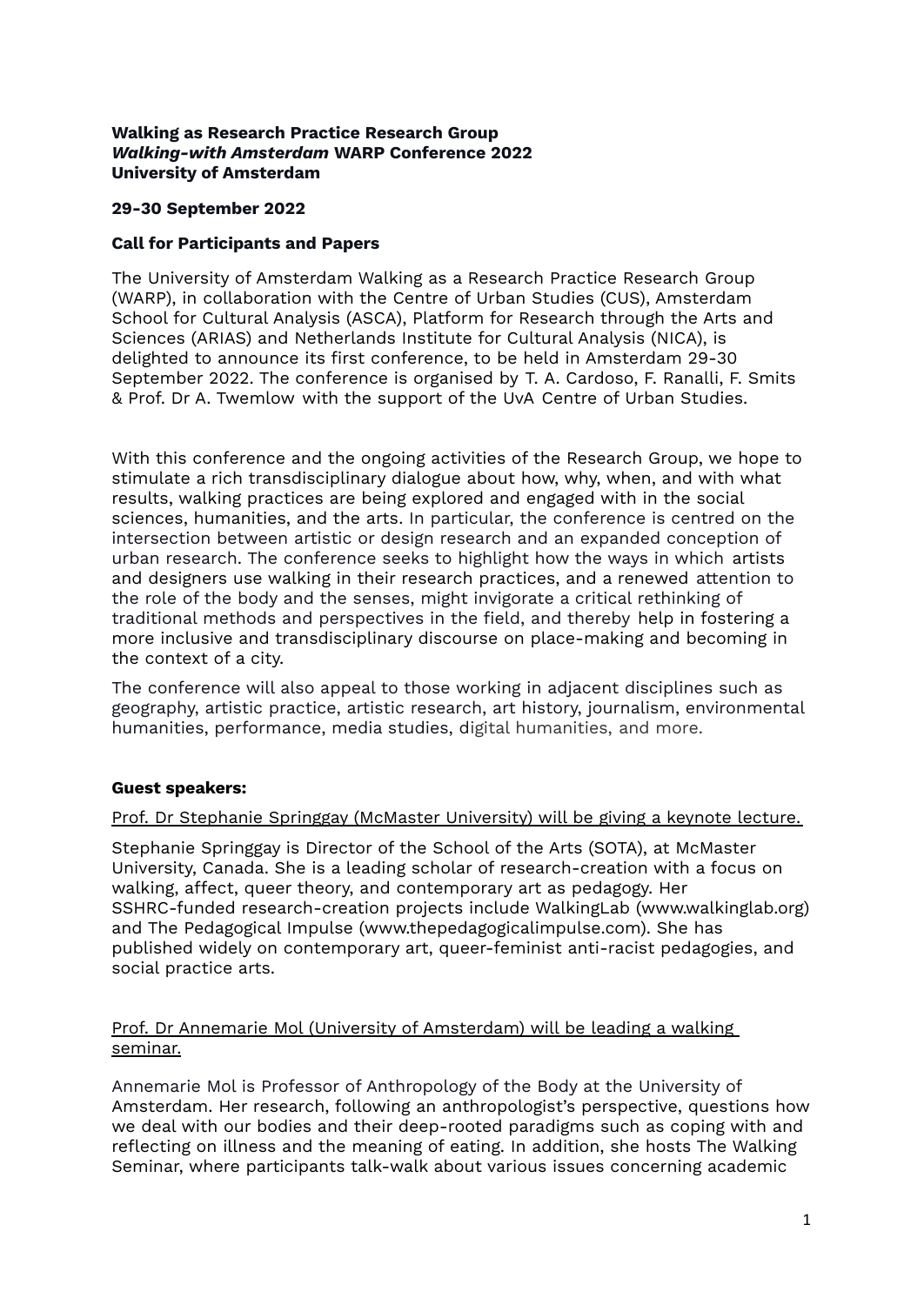work, to access thinking processes in different ways.

## **Call for Participants and Papers**

WARP Conference 2022 welcomes submissions for presentations on all aspects of walking as a practice and a method of research in the arts, humanities and social sciences from academic, arts and citizen researchers alike. We are looking for reflection on inclusivity, transdisciplinarity, methodological innovation, or applied solutions of walking-based research. Such reflections can also include artistic approaches to walking, and to walking in a more-than-human world.

Since Amsterdam provides the context and walking playground for this conference, participants might also want to explore aspects of Amsterdam's histories or current issues.

Please send your submission stating your proposed format, and including 5 keywords and a short biography to [warp-cus@uva.nl](mailto:warpcon-cus@uva.nl). All proposals should be between 500-700 words.

## **Themes**

Proposals might address, (but are not limited to) the following themes:

- Walking in relation to methodological innovation
- Walking as transgression practice
- Walking as decolonization practice
- Walking with difference
- Surfacing poetic and sensorial experience through walking
- Walking as means of claiming the urban commons
- GIS and spatial analysis through walking practices
- Deep mapping, experiences of place
- Mapping mobility, spatial connections and networks with walking
- Linking walking and writing: mixed-method approaches
- Environmental humanities: walking as awareness
- ...

#### **Formats**

We welcome conference contributions in the following formats:

#### **1) (Mobile) Panel Discussions** (2 hours max)

Panel discussions where 3 speakers share their views on a particular topic and engage in discussion with one another and participants. The panel discussion can also take the form of a walk. Proposals should

include panel topic, speaker biographies, how the participants can